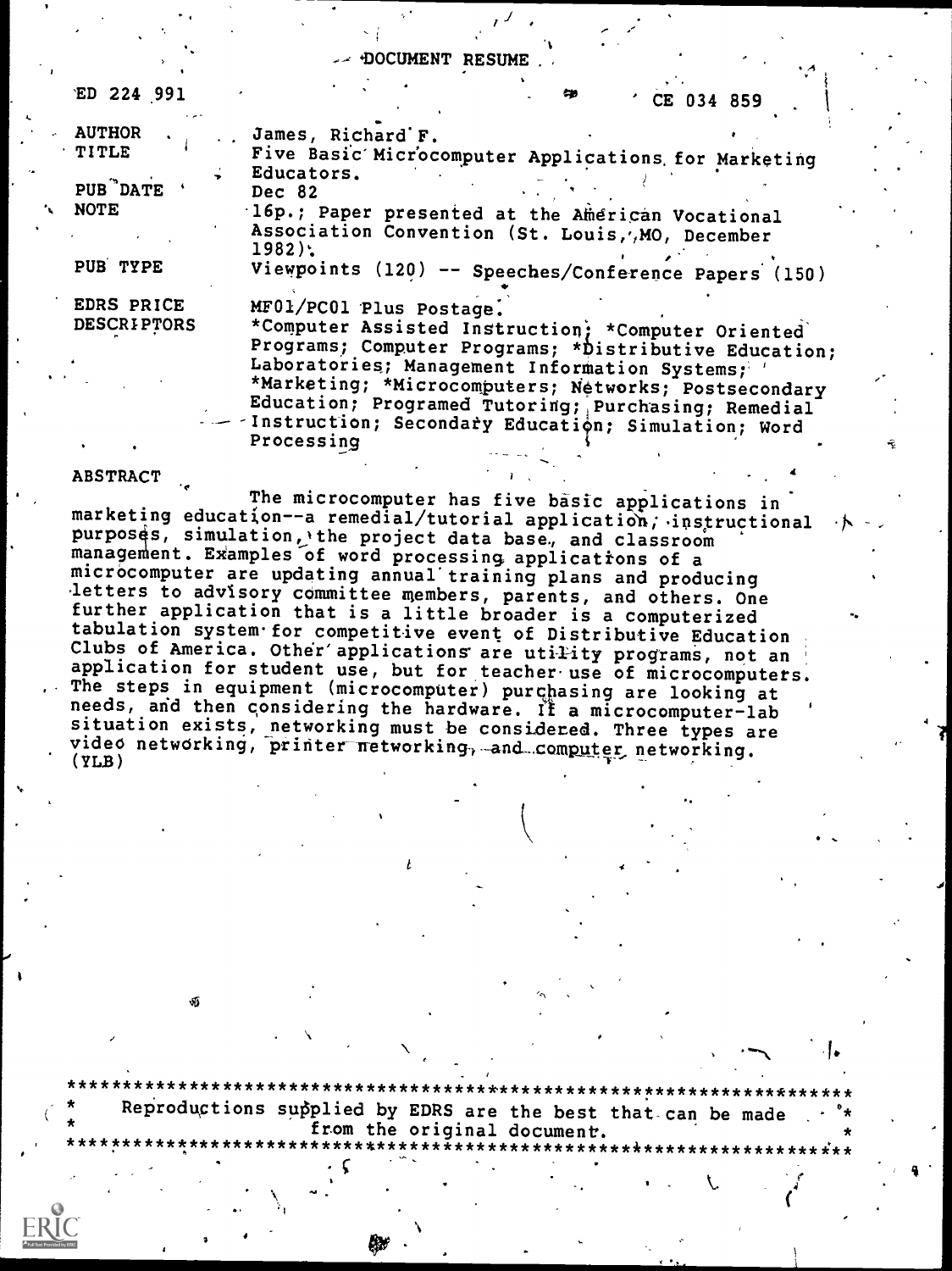**U.S. DEPARTMENT OF EDUCATION** NATIONAL INSTITUTE OF EDUCATION EDUCATIONAL RESOURCES INFORMATION CENTER (ERIC) received from the person or organization onainating it

position or policy

0224

سمبر<br>حم

## FIVE BASIC MICROCOMPUTER APPLICATIONS FOR MARKETING EDUCATORS

This document has been reproduced as Speech presented at the AVA Convention, December, 1982 by Richard F. James Minor changes have been made to improve UW-Whitewater reproduction quality Edited Version Points of view or opinions stated in this docul ment do not necessarily represent official NIE

"PERMISSION TO REPRODUCE THIS MATERIAL HAS BEEN GRANTED BY

TO THE EDUCATIONAL RESOURCES INFORMATION CENTER (ERIG)."

I got up bright and early this morning because an interesting phenomenon happened in the Midwest--you could actually see the sun. That sun hasn't been around much for the last ten or twelve days. I walked down to the Arch overlooking the Mississippi River and I was watching the water go by, watching the sunrise, and reflecting on what I was going to say today. It was kind of a nice pastoral scene and I got to thinking that tomorrow the sun's going to come up again and the river is going to keep on rolling along like the old song says, regardless of what we do in marketing education about microcomputers. The sun doesn't care and the river doesn't care.

Now it's getting to the point where I think that if we don't start approaching this microcomputer issue more seriously--because I'm getting the feeling that I think a lot of people aren't really concerned about the impact of microcomputers in marketing education--we are going to lose out on an exdellent opportunity to draw technology into the classroom. I'm only saying, this because I've been working with them for about 3 years, giving a lot of workshops, presentations like this one, teaching a microcomputer applications course. We see a lpt of initial interest, but then the crucial follow-up when it really boils down to the individual teachers continuing on their own--I don't see a lot of that. Their excuses are such as I don't have time, too busy, have another fund raiser to worry about. I think we're going to have to take the time because what I'm finding now is that other areas are coming into the microcomputer field and doing things--like English, and guess what English is teaching--word processing--and I think those of us who are in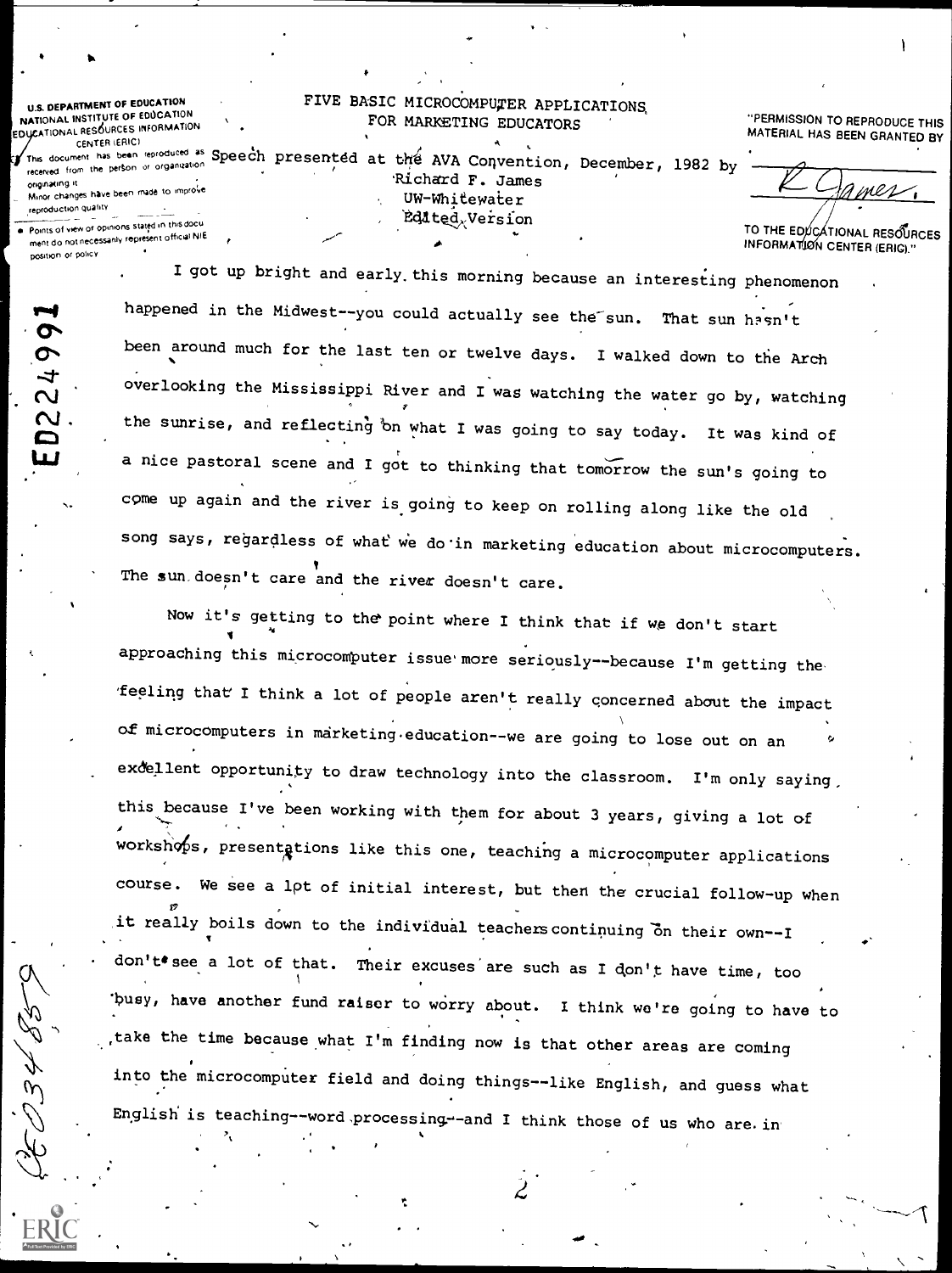broadfield business education know what happened several years ago about consumer economics. So, I think it behooves us to start taking this thing a little more seriously. Now, you're not going to in the half hour I have with you or workshops you may go to. That's just going to scratch the surface. You're going to have to make a commitment and there are a lot of states doing lots of things. For example, it's going to take a little bit more than just saying "Well, I've got two hours. Can you come out and show me how to use the microcomputer?" No. I can give you some demonstrations. I can give you a little knowledge, but it's going to take a considerable time commitment on your part because it's something new.

Some of the other kinds of things I've talked to teachers about are-why aren't you doing something with micros? Don't you have computers in your classroom or don't you have access to them? "Sure," they respond, "we have them." "Why don't you use them?" I ask. I haven't really got an answer yet. It's not that difficult to learn, but it does take a professional commitment.

What I hope to do today is talk about a few things and give you some of my thoughts. I guess the initial place to begin is to give you a little personal background. We have a course at Whitewater that I developed with , Don Zahn, who is in business education. We developed a course three years ago called "Microcomputer Applications for Vocationai Educators." Basically what we have done in this 2-credit course is try to turn people from zero microcomputer literacy, where most of them are, and bring them along to a point of computer literacy and also basic applications and some microcomputer methodology. Now, what we have found from'the 250 teachers who have gone through the course in the last 2  $1/2$  to 3 years is that, yes, there is a definite need for microcomputer literacy and application in vocational education. But, also we had elementary teachers, music teachers, foreign language teachers,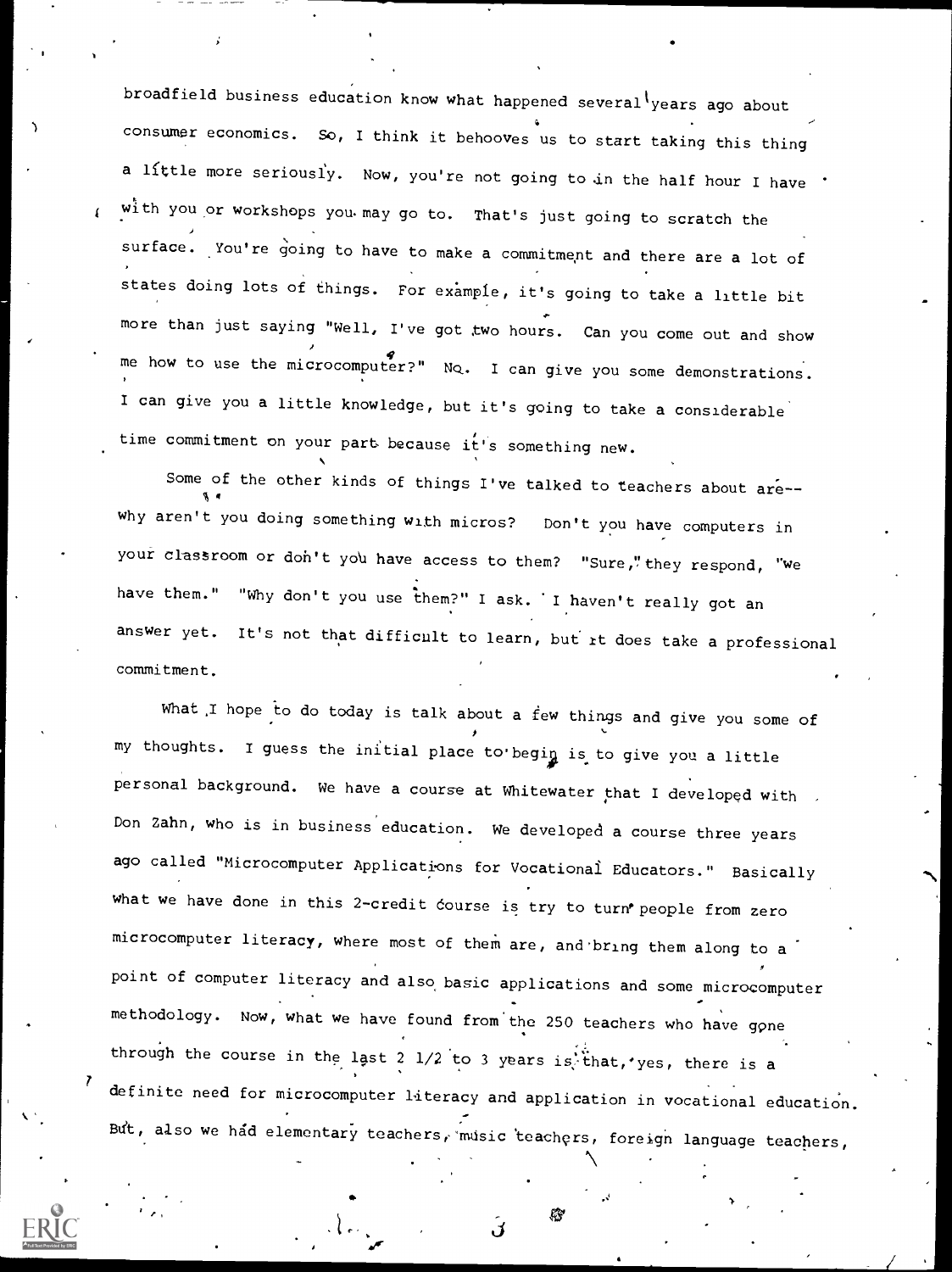even math teachers, because there doesn't seem to be a lot done other than courses that spend a lot of time on programming--period. Let me give you My personal bias about that. I don't think it's necessary. I don't even think it's essential that you know programming to be able to effectively utilize the computer in the classroom. I think the software sophistication is going up. It's become easier and easier to use the software, or the courseware as I guess is the new term. Therefore, I don't think it makes you understand the thing any better if you take a computer class first before you take some type of basic computer applications. I think once you get into it, if you're turned on by it, you want to putsy around with it, I think that's fine.

3

C.

About a month ago I went out to a school where my student teachers were attending a workshop. Karl Pówell always very graciously volunteers a Milwaukee school for viewing of specialty programs in MDE. At that school a home economics teacher came out and said, "Do you work with microcomputers?" I said, "Yes," and she said, "Can you help me out?" I said, "Well, what are you doing?" "Well, I'm tryirig to write a program to help me keep track of , my inventory for my kitchen." I said to her, "What are you using? What kind of inventory?" "No," she said. "I'm writing one." That's crazy. You can go out with \$20 and buy an inventory program. You can go out--and those of you who have messed with programming, and a lot of us have probably taken it--you don't sit down on a weekend and write a program. Well, anyway, that's my bias about programming and what kind of an'impact it has on whether or not you can effectively utilize the microcomputer in the classroom. Also, it is important that if you sign up for a workshop and you people are not very  $\overline{\text{computer}}\cdot\text{literate}$ , for example, that you have access to them. I don't think it's a good idea to come in for just a show and tell approach.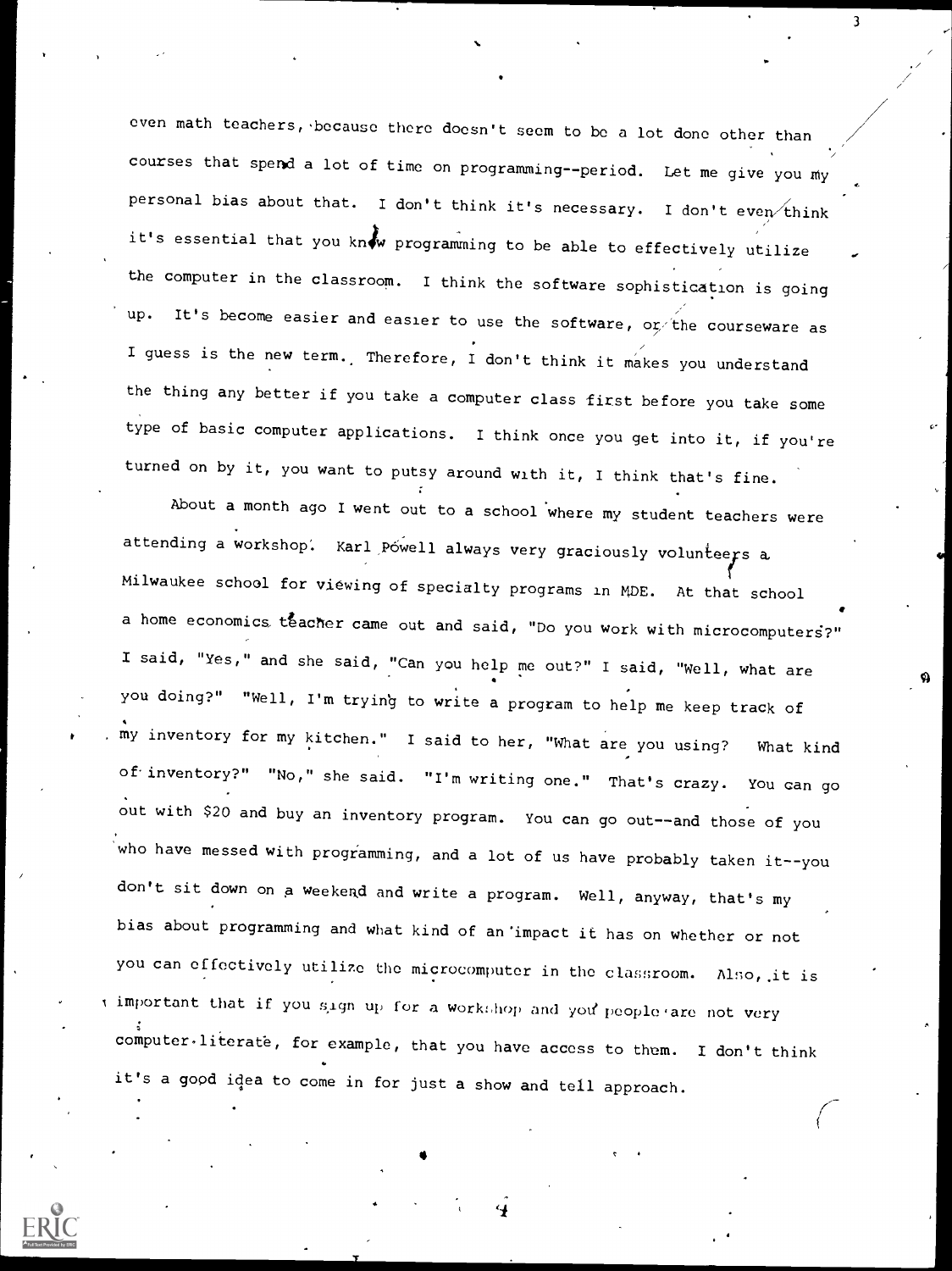We have a lab with 15 Apples that we were able to get through a grant for a teacher preparation program. We put two students per station. It has worked out very well for this course that we developed. They need the hands-on. They're much more comfortable once they sit down and learn, the routines and make mistakes and go through the various kinds of procedures we put them through. Some of you, if you cisagree with me, maybe we'll have a few minutes at the end to get into some questions.

4

I think another thing that you have to explore, and there's a lot of districts now starting to address the keybogrding issue, is where it should be-because, once again, if we're going to, in our discipline of marketing education, utilize the keyboarding skills and techniques and all that, I think they're going to have to be able to effectively do that--know keyboarding. Now, whose responsibility is it? Well, it's got to be somebody. There are several school districts in Wisconsin which are incorporating a six-week keyboarding course at the fifth grade levg1. You are reading about a lot of school districts doing that, and I think you kind of need to keep an eye on that because, once again, that's a skill that has to be developed. It's no different than training students how to run the cash register. A lot of data/cash registers are now ten-key for example, so I think we .need to worry about keyboarding.

Let's take a look at what I consider some basic applications. Once again, if you read the professional jornals, they're going to give you different kinds of, what they consider, basic applications. I am going to give you 5 basic applications and some examples of what we're doing. Then if any of you have some ideas you're doing locally, maybe you'd want to share them.

Let's first of all look at where the microcomputer, other than the computer science use, probably really.got its toehold in education. That was primarily remedial/tutorial application. .A number of the first kinds of courseware



 $\mathbf \cdot$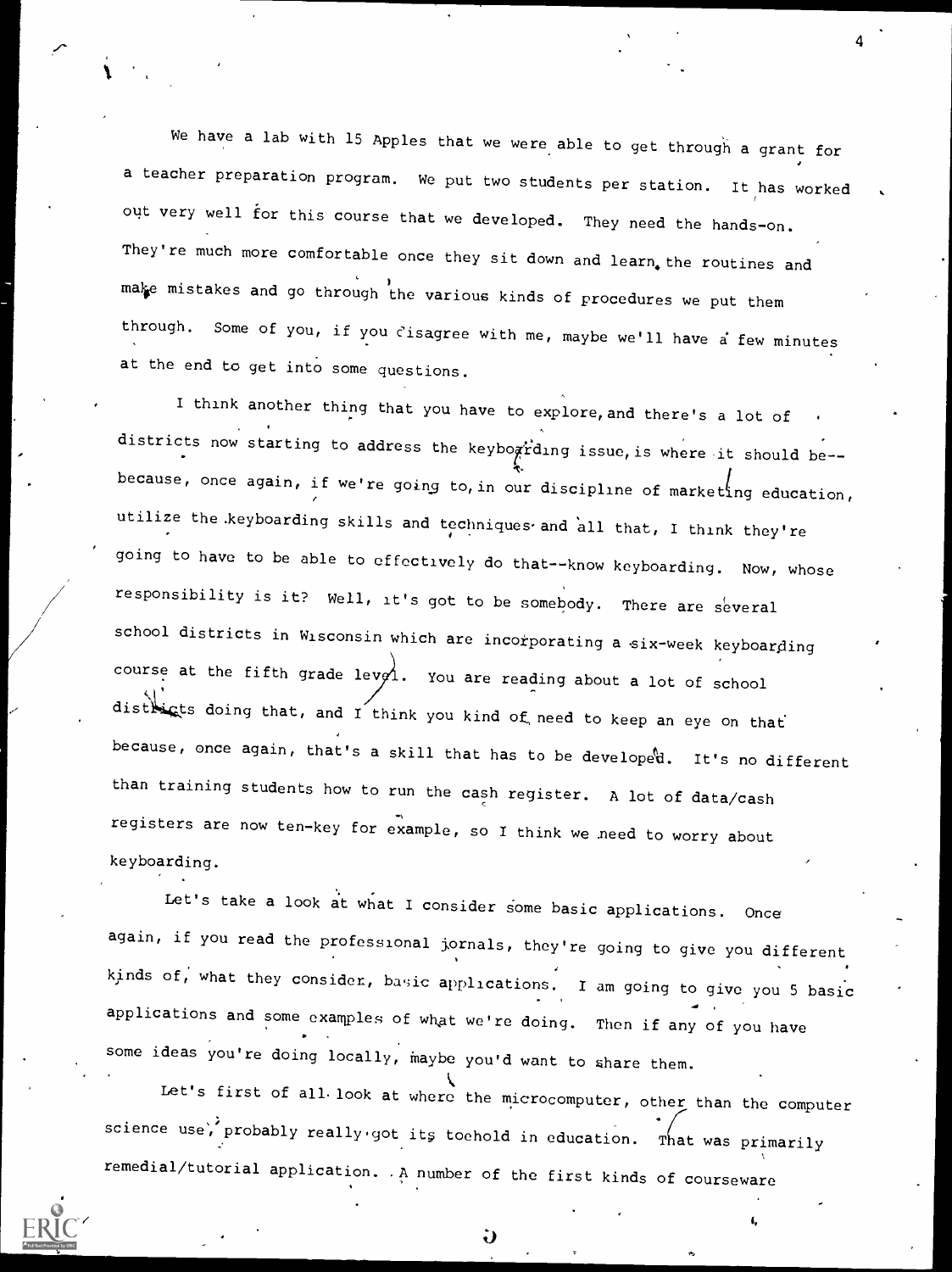programs were little math programs. I think all of us know as high school teachers, or any kind of teachers, that students come in with different abilities and that always seems to be a big area that we have to devote a lot of time to. Therefore, the first application is for remedial purposes. This remedial application on upgrading basic skills has a tremendous number of software available at a nominal fee. Some of these I just put down on the overhead are ones that we have in our particular courseware library. Overall, we have probably one to two hundred programs, and there are  $\measuredangle$ ome very nice ones which are the remedial/tutorial type. They are very motivational. I also think it helps you individualize your instruction. There are all kinds of applications that you can use it for in this sense--where you are showing them not just the acquisition of the skill, but showing them where the skill is going to lead to. So this is one application that we talk about.

.Another application is for instructional purposes. This is when you're presenting new information. For example, we have one program in advertising and several in market research. We really had an opportunity by using a market research' program to have students go out and do some applied research and have them present their findings on the microcomputer. They have some very nice ones in the area of market research with graphs, charts, bar \raphs, line graphs. You can.even demonstrate market research by using these programs. There is another one we have--advertising--that does a very nice job. Once again, you can use this as an instructional tool. One of the teachers I talked to on why they were not using the micros actually said "It's just a passing fad."

We've had computers around a lot lohger than this guy's been around and so if he thinks it's a passing fad, then it shows why we are in some difficulty in micro literacy in the MDE curriculum. I guarantee you whether we like it

6

5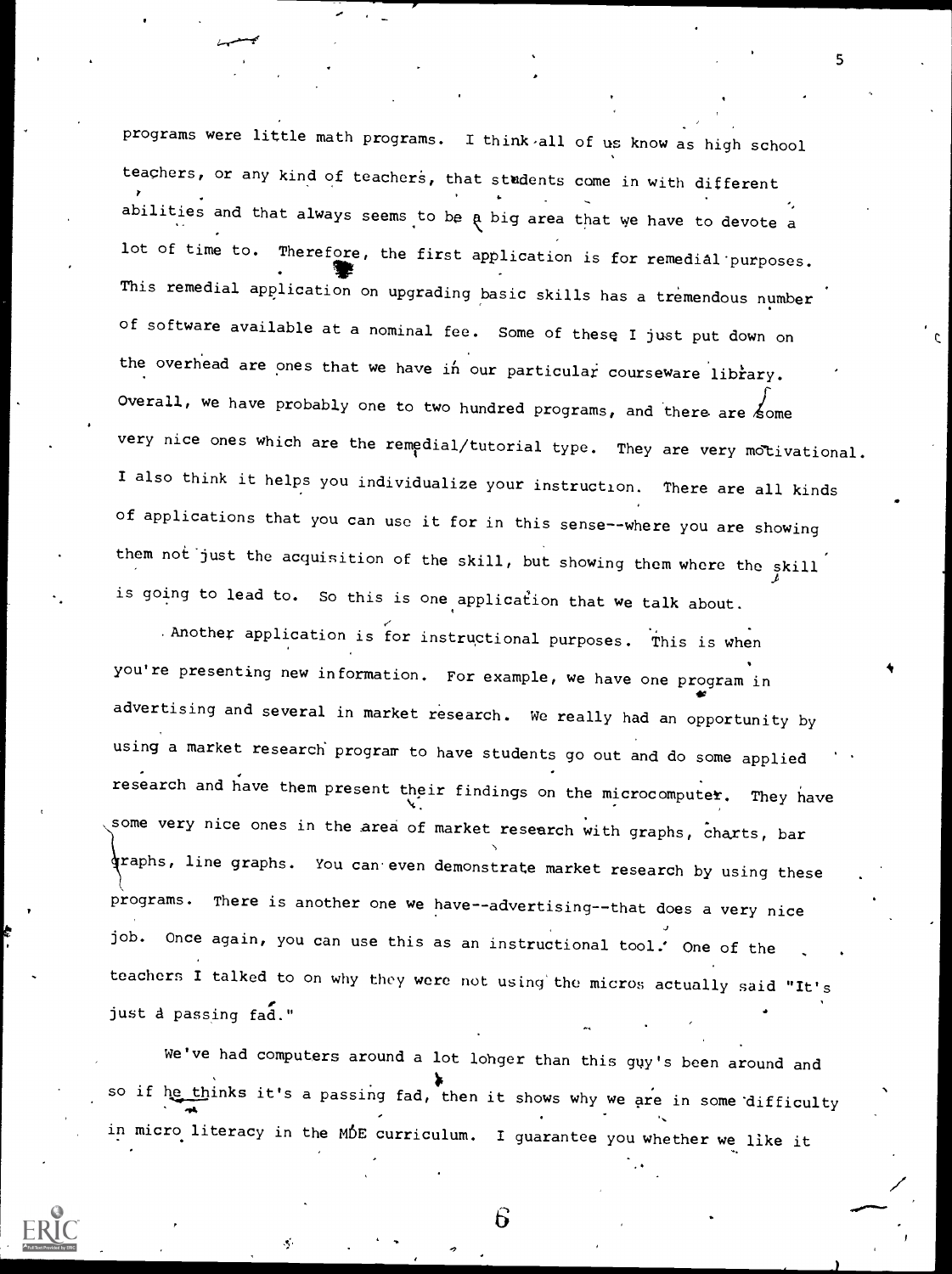in marketing/distributive education or not, business is doing it and they're going to continue to do whether we do it in our curriculum or not.

The third application is simulation. I think this is probably one of the easiest ways in which you can initiate/introduce the microcomputer in your classroom. It does all the work for you. Now, those of you who have ever taught anything that required a lot of grading and evaluating know that it is very, very time consuming to sit down and analyze those papers. I taught typing for one year. My department chairperson in her infinite wisdom decided marketing people aren't too good'at teaching skills, so she moved me out of typing; but I do remember that in typing, one thing that stuck in my mind was besides being very repetitive was the quantity of time that I spent in looking over the students' production. That kind of thing drove me crazy, not only because of the time required to look at ft, but no additional time to evaluate it--to evaluate the mistakes-- in.a sense what kind of mistakers they are making. Well, there are courseware programs out now that do all that. They'll tell you if you have a problem with your little finger on your right hand. It'll give you a bank of words to practice on. It does all that diagnostic work for you. Some of the simulations in marketing/distributive education are really exciting. A new one that  $\pm$  just purchased is called Cartels and Cutthroats. This is one that I have used. I have an Introduction to Business class for freshmen and sophomokes and will be using this program next semester. have already set the whole simulation up. The students will form teams and have a semester-long competition with each other. About every other week they will turn -in their team decisions based upon production, upon research and development, advertising, splling price, building now plants, borrowing moves--all those kinds of decisions that they have to make, and we'll.run it via the micro. In the old days, if you did something like that, you'd have to spend a lot of time calculating and evaluating their decisions.' Now the microcomputer does it in a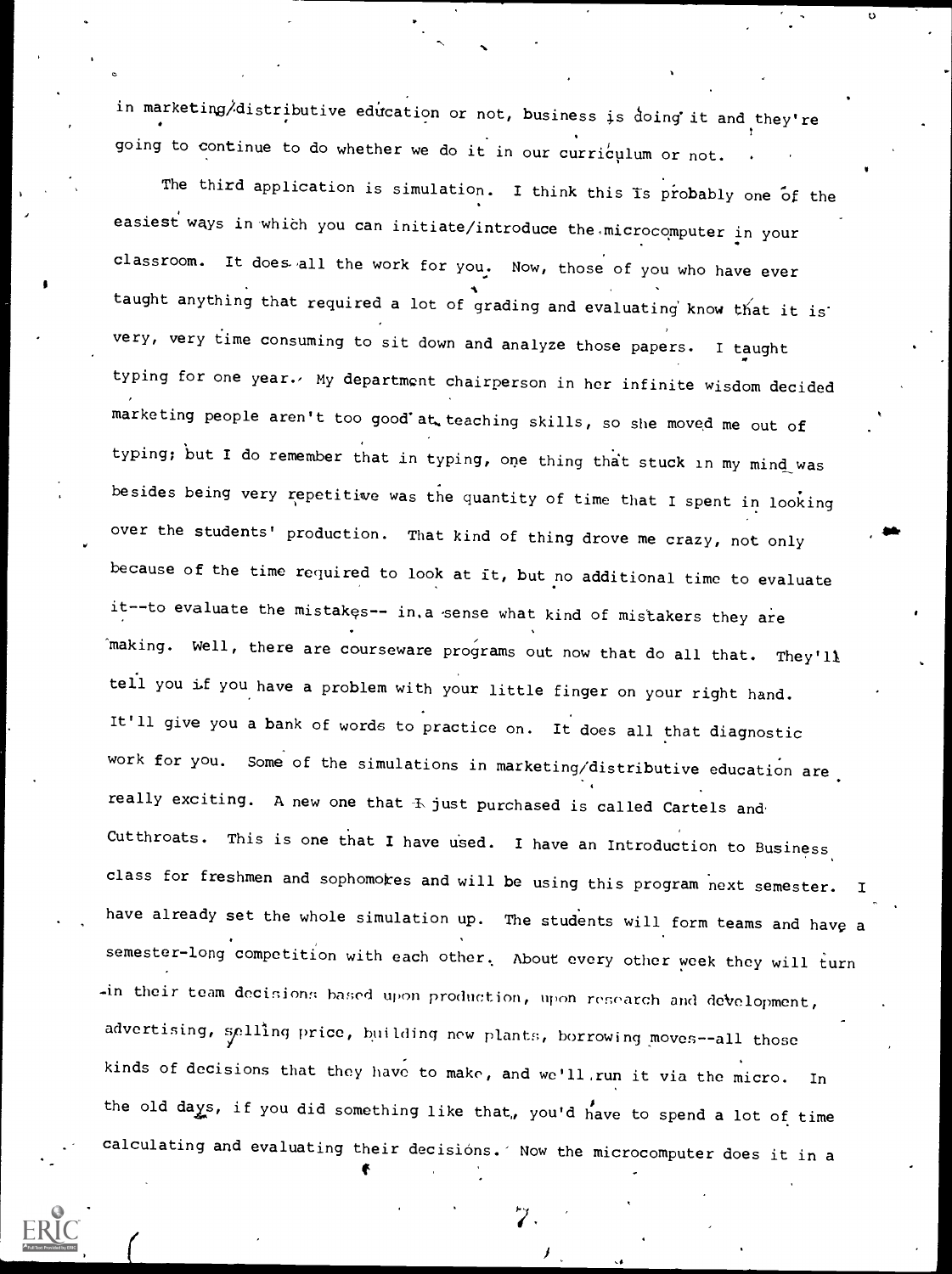few seconds and you get your output immediately. I'll then post the results. The students will have a chance then to see How they did in comparison with the other teams. Once, again I think this simulatibn has tremendous potqntial.

 $\mathcal{T}$  and  $\mathcal{T}$ 

I'm also trying to convince our WDECA--Wisconsin DECA--Secondary to let me do, this as sort of a conference activity for our spring Career Development Conference. I think this would be a nice little activity where students representing chapters around the state would come in as a team along with' a judge who might be their training sponsor or advisory committee member to act as a consultant. They would form teams and spend three or four hours playing this simulation just to see what happens. Again, I think we have some real potential in this particular area. Another plus is that they are easily administered because of the support documents. This simulation is something that you can do with one microcomputer.

Schools have two philosophies about micros. One is to have a lab of micros and all teachers have access to them. The other one is to have them in individual classrooms. Some teachers say, "What can I do with just one?" That "what can I do with just one" attitude is another excuse I hear a lot. Simulation is one nice application you can do with just one. The only problem you have to concern yourself with in simulation is the type of output; such as via hard copy or via a monitor. In simulation, you don't really need the screen to project the results on, because it's not like you're showing it to the whole class. If I was up here demonstrating programs today, no one past the first row or two would be able to see the results on the monitor unless you had a network of monitors set up or a large projector piece of equipment. I'll talk about networking in a second.

There are some nice marketing simulations coming out. However, a lot of them are similar in nature. There were not too many of these simulations until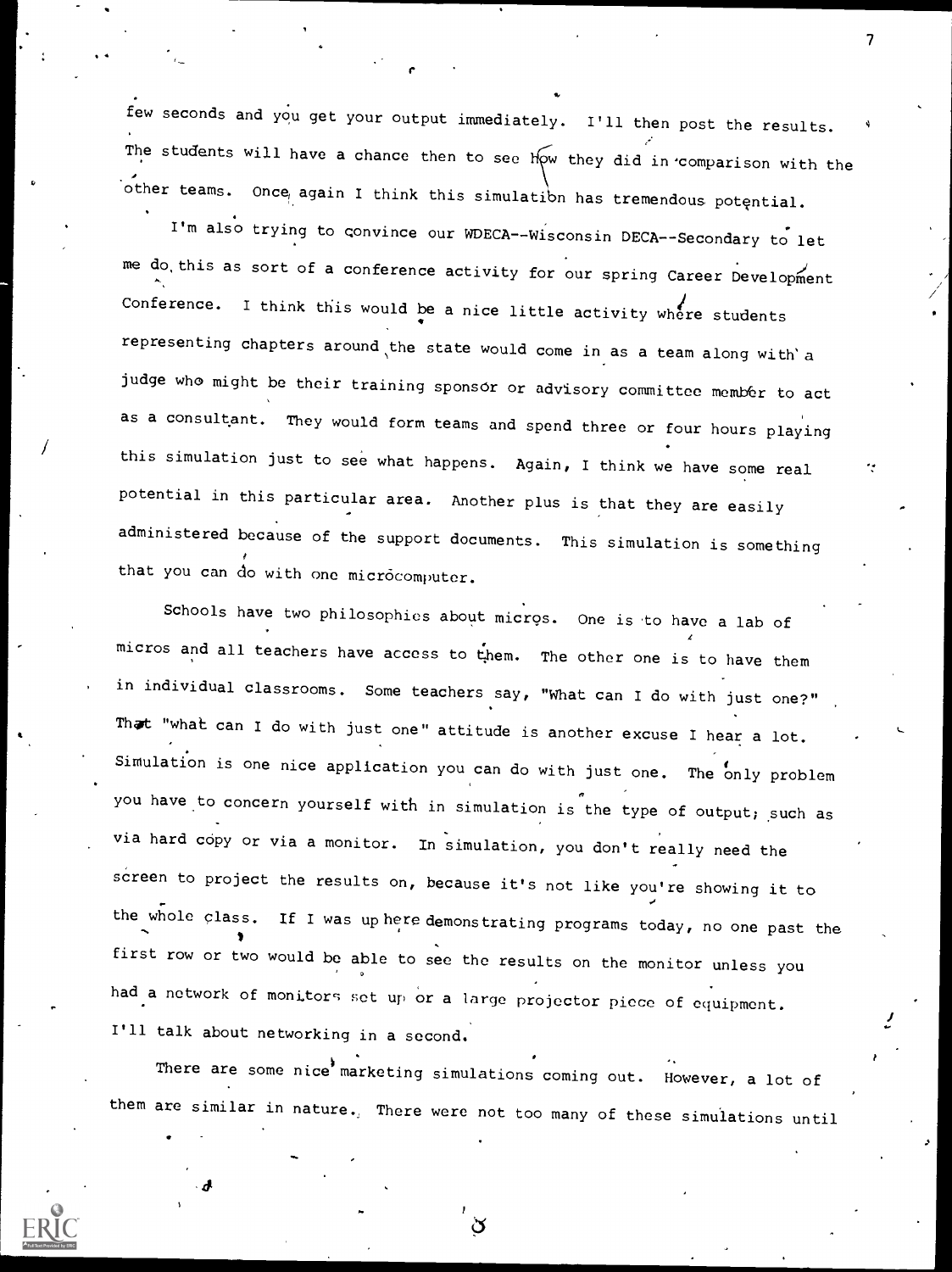about this year. One of the first ones that Apple put out was one. "as one called "The Lemonade Stand" and if you want a real simple one that will take you about the simple one that will take you about the simple one that will take you about the simple one that will take you about the simple one that will ta rive minutes to understand and the set and, start out with "The Lemonade Stand." It is a very. simple simulation. It does a very <sup>d very</sup> nice job illustra using this one you can get your feet wet. If or when you get simple simulation. It does a very nice job illustrating some marketing into some of the other simulary into some of the other simulations, you've got to spend the time to learn the to spend the time to learn the understand what it does out to you we got to spend the time to learn the understand what it does out to the second the second what  $\frac{1}{2}$ Otherwise, it will be a disaster when you try to to understand what it does. Otherw to understand what it does. Otherwise, it will be a disaster when you try to It's like the IDECC LAP. If you ever  $q_{ave}$  one <sup>gave</sup> one to a student without reviewin where's that. It makes you look foolish ... They around asking where's this, where's that. It makes you look foolish. You can't do it that way. You've got to devote the time and energy and effort to learn the courseware. The simulation does all the processing for you quickly. You get the results back immediately and that's the nice thing about it. Plus, you only need one' machine. The hard part is the managing of. it.

, و ايزود

rourth type of applicat **application** This application is basically what's being done in the real world, e.g. but<br>the real world, e.g. but e.g..business. Those of you who were here on Friday afterns afternoon and listened to the research  $r = \frac{c}{c}$  part of the conference heard about some basic kinds as kinds of micro uses that business business people are the state \* uoing and the initial one was primarily in the account: accounting area. That's doing and the initial one was primarily in the accounting area. susinesses are currently using microcom think you are going to see that changing. I think they are going to get much<br>more sophisticated in the use of the micro. We already know that there are<br>systems where you hook up your cash register and it records directly o more sophisticated in the use of the micro. We also systems where you hook up your cash reqister and the there are systems where you hook up your cash reqister up your cash register and it records directly on the state that there are the state of the state of the state of the state of the state of the state of the state of the state of the state of the state of the state of the s "LCro all the invento" taking business type of software software or courseware and that is actually being used<br>icalc, the Controller and that is actually being used  $\sim$  , and the set of  $\sim$ in business, such as Visicalc, the Controller Accounting  $9.4$  Accounting Package, the Data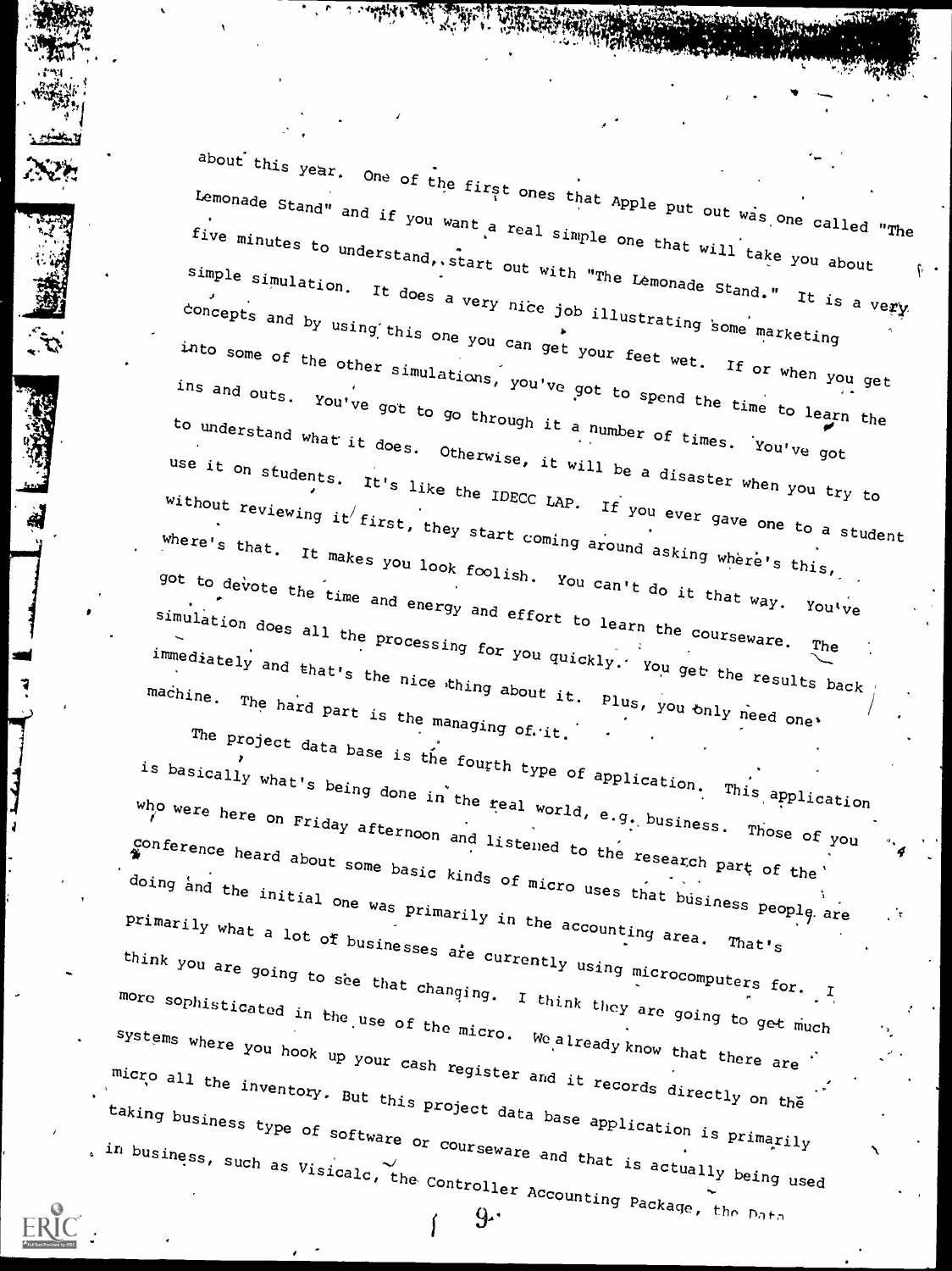Factory whidh is'an inventory system. What could you use this application for? You could use it for all kinds of things. I had a grad student, for example, doing an independent project this past summer, who set up her school store  $\cdots$ inventory using the Visicalc program which is a very nice system to use. Think all of us who have ever run a school store know that the bookkeeping usually is the thing that drives us crazy the most. So, you have a chance now. Obviously, I've found out in talking with people they say, "Well, gee, I don't have time to learn the system. It takes too much time." And that's  $\mathbf{r}^{\mathsf{T}}$  true. But, if you put in that additional initial investment and work in getting it set up, the long term up, the-long term effect will be a decrease in time.

./ 9

;

The last application is Classroom Mahagement. This is where I really think that a lot of teachers, if they really think about it, are going to save th'emselves a lot of time. ,They are, also going to be able to db some things that they haven't been able to do in the past. For example, grading--there are electronic grade books out that will do all the calculations for you. Also, these programs will analyze exams. Another management application deals with a couple of projects at Whitewater.  $f$ hat I am working on. Next semester we're doing two applications in this area--one is on training plans. For example, I really see two approaches to the training plan in relationship to the micro. One is like the IDECC system was or still is. But it used to be where you would give them-the competency numbers and they would print out the list of competencies for each student. So you're really looking at a listing of competencies. You turn in the number./ Boom, off it comes. That's one. Another application is more of a word processing application to training plans. That is, once you format the plan, and if you use primarily the same training stations with the same types of jobs  $e/very$  year, all you have to do is go back and do a little editing and the whole thing comes up as an original.



1 U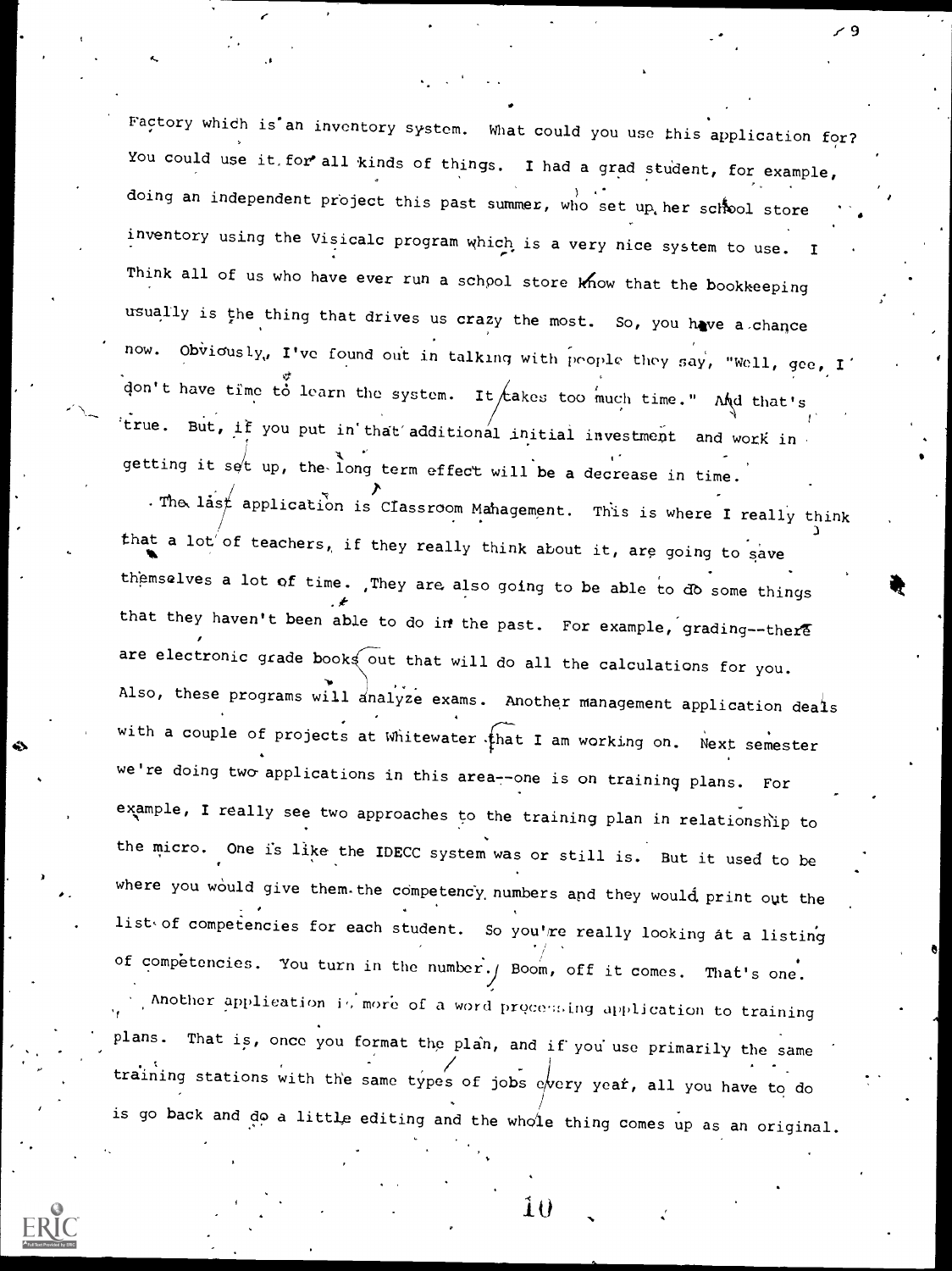Therefore, every year you continue to develop a bank of training plans and all you have to do is make some minor adjustments on job duties.

Another word processing application could be letters to advisory committee members'; for' example, letters to parents for the program. .All these kinds of tagks that you didn't have time for before or else couldn't coerce somebody else to do, you now have an' opportunity because of the word processing. capabilities of the micro. I use this application a lot now. In fact, for our DECA conference I volunteered our microcomputer lab so we can do all the letters to the judges. We have sent each one a personalized letter. You can buy some very nice word processing courseware now that doesn't evenrequire  $special$  kinds of hardware other than a quality printer.

One other application I guess I should mention to show a little broader application is DECA Tabulation. When I first came to Wisconsin I wanted to try to help as much as I could, so I said to the state DECA Advisor, "When I was in Kansas, for example, and helped do the state conference there, we developed a computerized tabulation system. for DECA competitive events." The state advisor said, "Well, Karl Powell has been the cornerstone of tabulation for state for years and years and years, and years. Don't talk to him about it because he's a little sensitive about. Basically, he's a nice guy, but he always' gets a little hysterical when it comes tabulation time." You can understand any time it's just three or four o'clock in the morning and you're still struggling; anybody could get a little sensitive. So, I.convinced Karl. I was new, you sec. He didn't know me that well. He knew I was from, Kansas. He's from Kansas. So that was one thing we had going for us. But he believed me. "Let's go ahead and try it." The first year we still used the mainframe. We used a terminal. Two years ago we switched over to the micro. Last year

./

 $11 \,$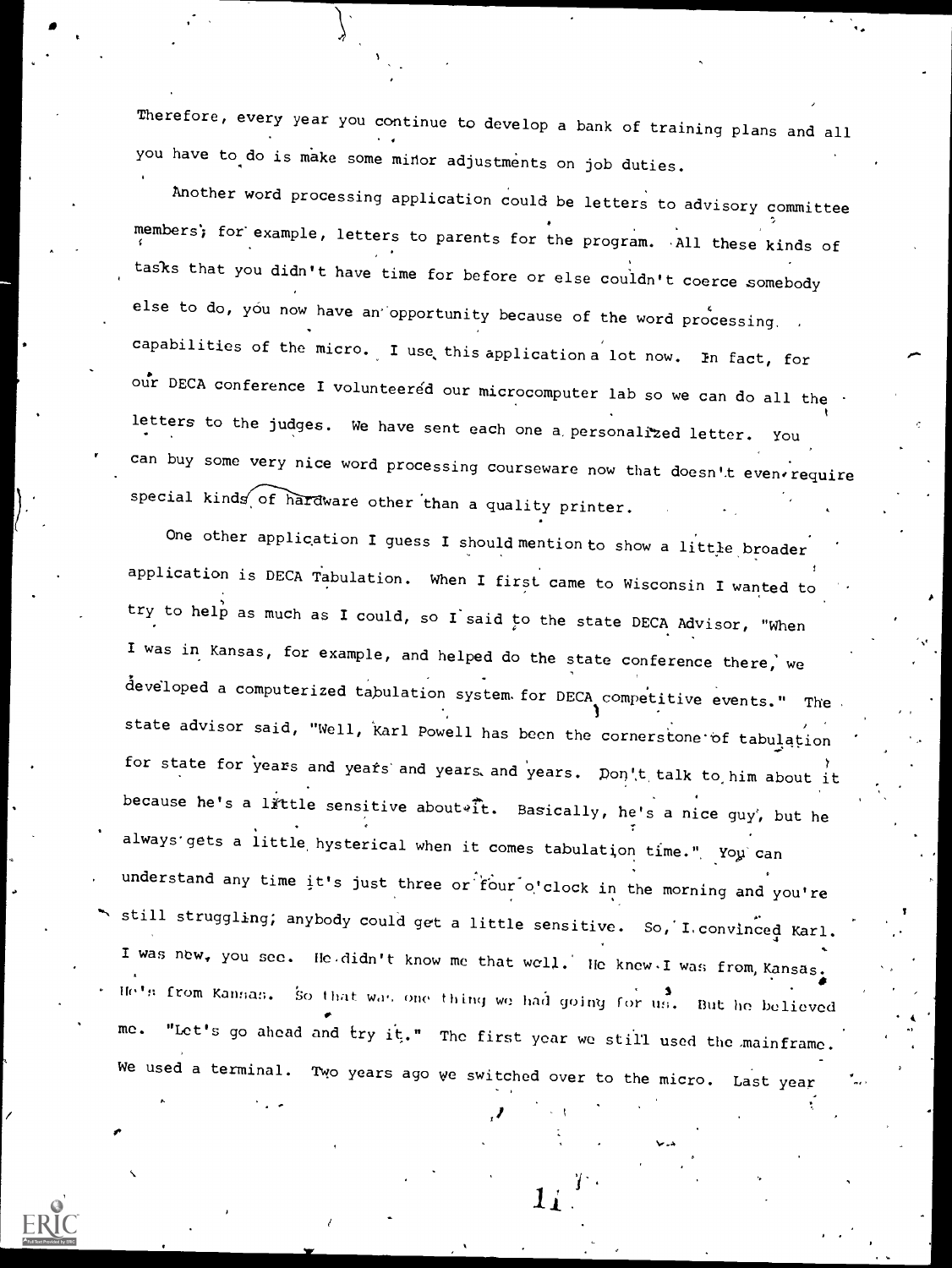was the first time I've ever seen Karl'smile--we had everything compiled with the printout of the results at  $6:30$  p.m. We started at about  $10$  o'clock in the morning and finished entering the scores about 4. At 6:30 we were done. Everything was done. All winners had been determined.and for the first time ever the tabulation crew could go to the banquet at 7 p.m. We've been able to upgrade.the system and now have virtually  $\frac{1}{d}$  foolproof system.

An example of instructionapplication would be in the area of guidance and counseling using the micro. In Wisconsin, just in passing, we have what's called a Wisconsin Career Information System, and the career information used to be stored on the mainframe. Now, they have started to put the same career information on floppy, disks so all schools can use the system without needing a terminal. When students want to explore careers they sit down with the microcomputer and effectively tesearch different kinds of jobs or job descriptions, or what kind of personality traits it takes for those jobs.

There are a couple other applications that don't really fall within the five categories that I think 'you need to be aware of. They are called utility programs. There are a couple of points I want to make first. I have found that when I have gone out and done inservice for teachers and when I demonstrate the software, the first thing they ask me is "Can.I get a copy of that program?". My reply is "No. You can't get a copy of this." Only because, number 1, it's against the law. You can't go around copying. Also because there are a lot of sophisticated kinds of programming thing's 'done now 'as part of the publisher's. attempt to quit this illegal copying since it is such a real problem. This is a big'issue now facing the courseware developers. They are asking themselves "How do we protect our investment?" 'I would be mad, too, if I was a programmer and spent thousands, of hours developing a program and somebody was running. around copying it and giving it to all his or her buddies. You have to kind of



I#

12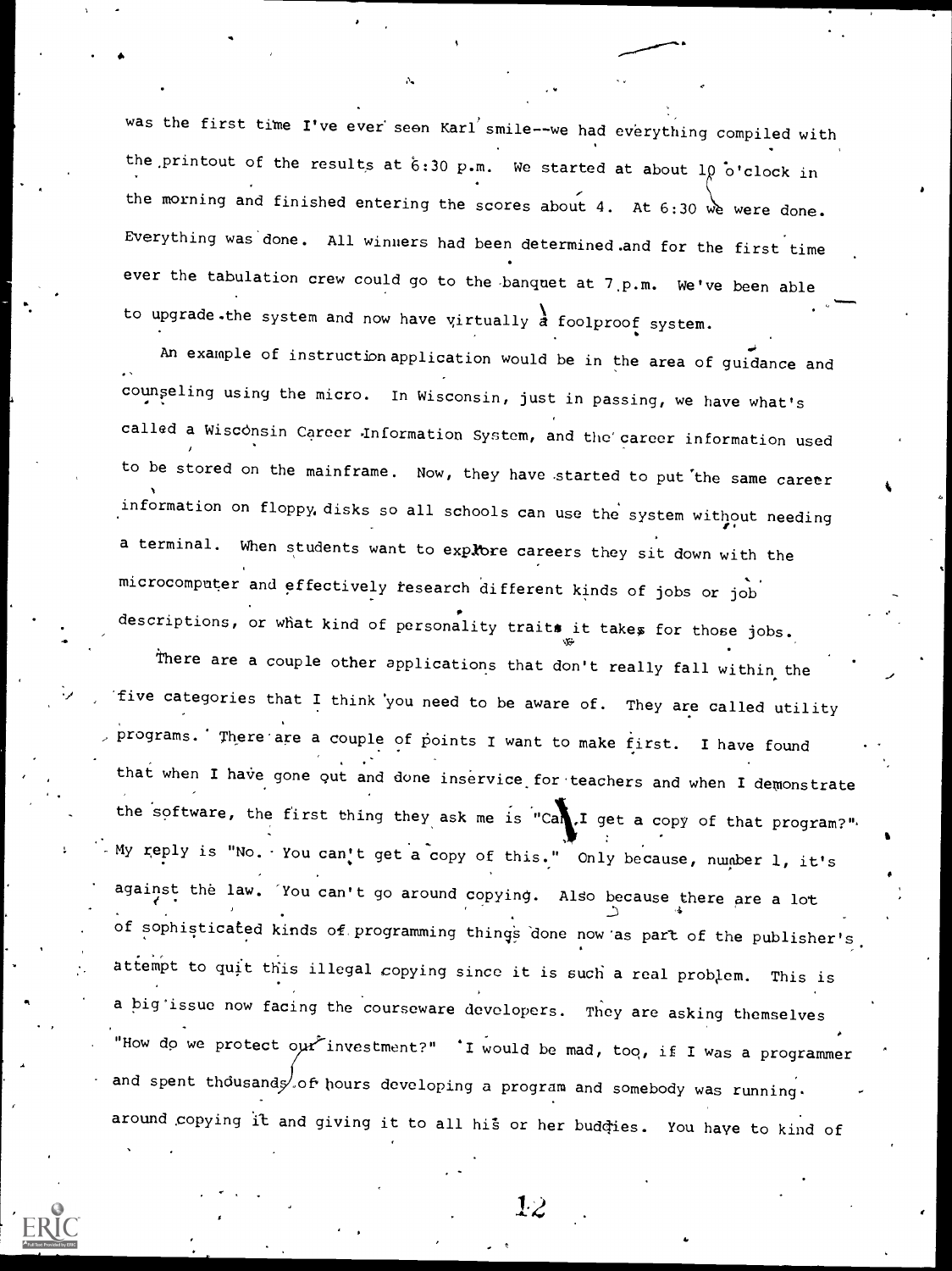teep in mind the ethics that are involved here. More courseware developers are coming out now with replacement policids that are fairly good, where they will say, "OK, if you send us back the damaged disk for \$10 we will replace it." Or they'll send you two originals, or they will, as McGraw-Hill has, say that you can copy it one time. It's been rumored that some publishers are coming out with a system where if you try to copy the disk, it destroys itself. Apple is one bf the few that come out and say, "Hey, I don't care, copy it all you want." If you have those public domain programs, then it is available to copy and-there are no copyright laws. But, our dilemma as trachers is if you are investing money into software or courseware, it's like anything else, do you give the students the original? Usually not. I never did. So, we usually. try to back ours up. Now, what we have found, though, in writing publishers, and they've been fairly good about this, they will send us another copy if we tell them we have a course and are preparing teachers. We also have the Locksmith copy program to back up disks.

So, these programs really fall into utility programs, not really an application your students would use, but mainly some kinds of things that your would use, that you could use the microcomputer for. Like your copy program, if you have a two-disk system, it's a nice program to have.

Something else<sup>t</sup> I want to talk a little bit about before my time is up are the two approaches of housing the micro. I said before, one is the lab situation, which I consider ideal, because I think you can better utilize the. equipment if you have access to more machines. For example, I went out to a school last fall and this accounting teacher said "Let me show you what my administration bought no last spring." It was an IBM personal computer still in the box. It hadn't even been unwrapped yet. And I said, "Are you planning on using it this year?" "Oh, no, no. But isn't it nice?" "Oh, yeah, it's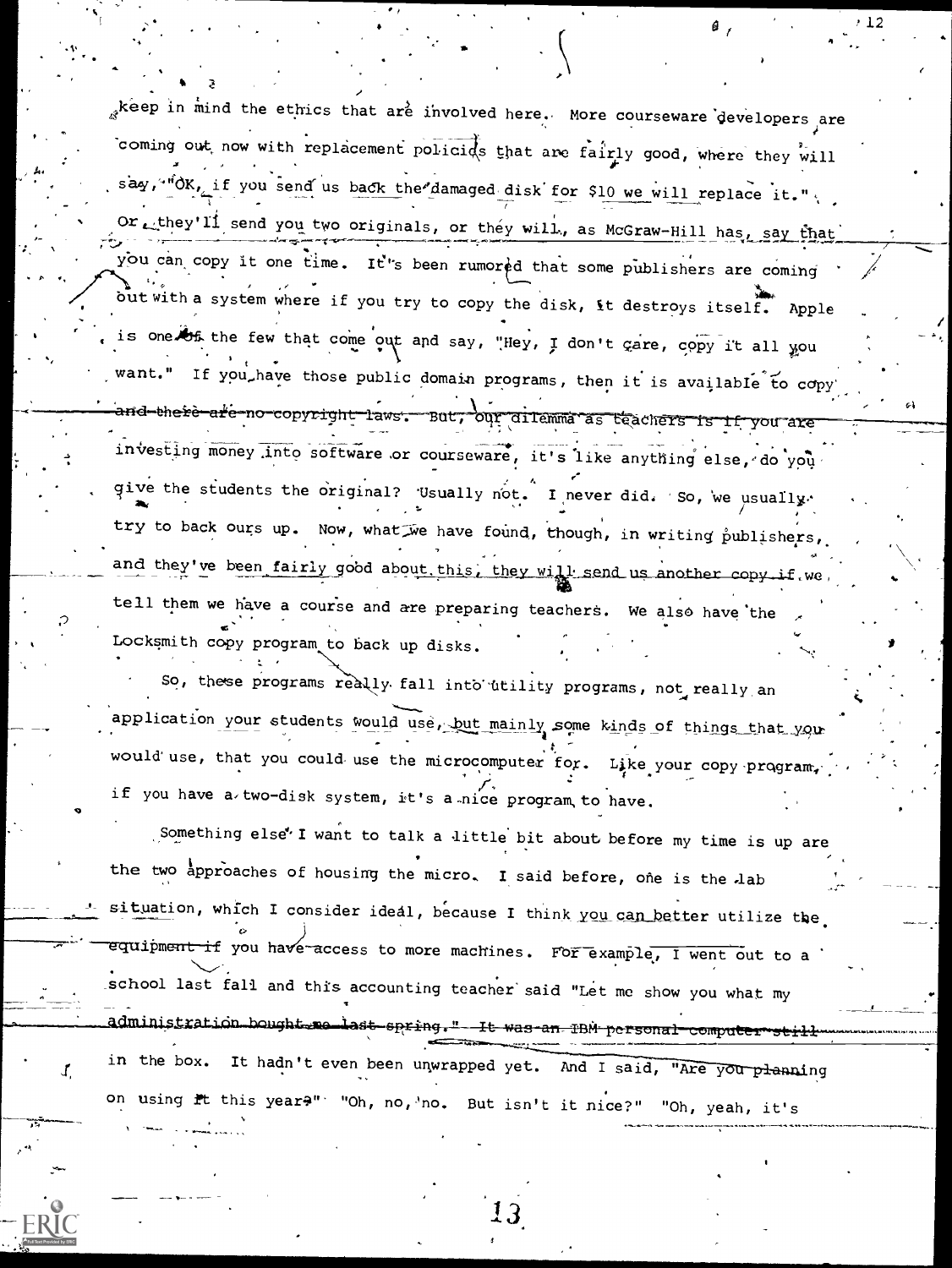great, But what have you done with it?" I asked him. Unfortunately, what I have found also in talking to teachers is, number 1, they do this equipment purchasing backwards. If some of you haven't gotten involved in the decisionmaking and your district is starting to get involved in micros, I would strongly recommend that you get your foot in the door, because what do most administrators look for when they buy things? "Price. That's all wrong. You look first at what are your needs. That's your first consideration. What are your needs? What are you going to use it for? That's your first item. Because, depending upon what your needs are is going to have a tremendous . impact on what you are going to end, up with. Needs first. Once you can identify what you are going to use it for, then the second item is to look at the availability of existing courseware that  $k$  meets your needs. That will dictate then the hardware that's required for those programs. Unfortunately a lot of administrators buy the equipment first and they'll say, "Here it is." You may or may not have some of the kinds of software that you want to use. All programs are not available for all machines.

I 'I' 'I' 'I' 'I' 'I'

You have to realize there are a tremendous number of manufacturers out there One way to have access to software without a tremendous amount of capital is to buy into a consortium. This allows you to have access to a tremendous amount of courseware. But, please look at your needs first. Look at the courseware Second. Then look at the hardware, because somebody was telling me, I think at the last session, their administrator bought them 'a 16K machine. You can't do a darn thing with a 16K machine unless its 6xpandable. You just can't'. In our particular lab, I'll just give you our rationale on why we purchased what we did. A lot has changed in the three years since we bought our machines, so we can't really say that everything is still the same. We bought Apples because our Department of Public Instruction recommended them. They were one of the few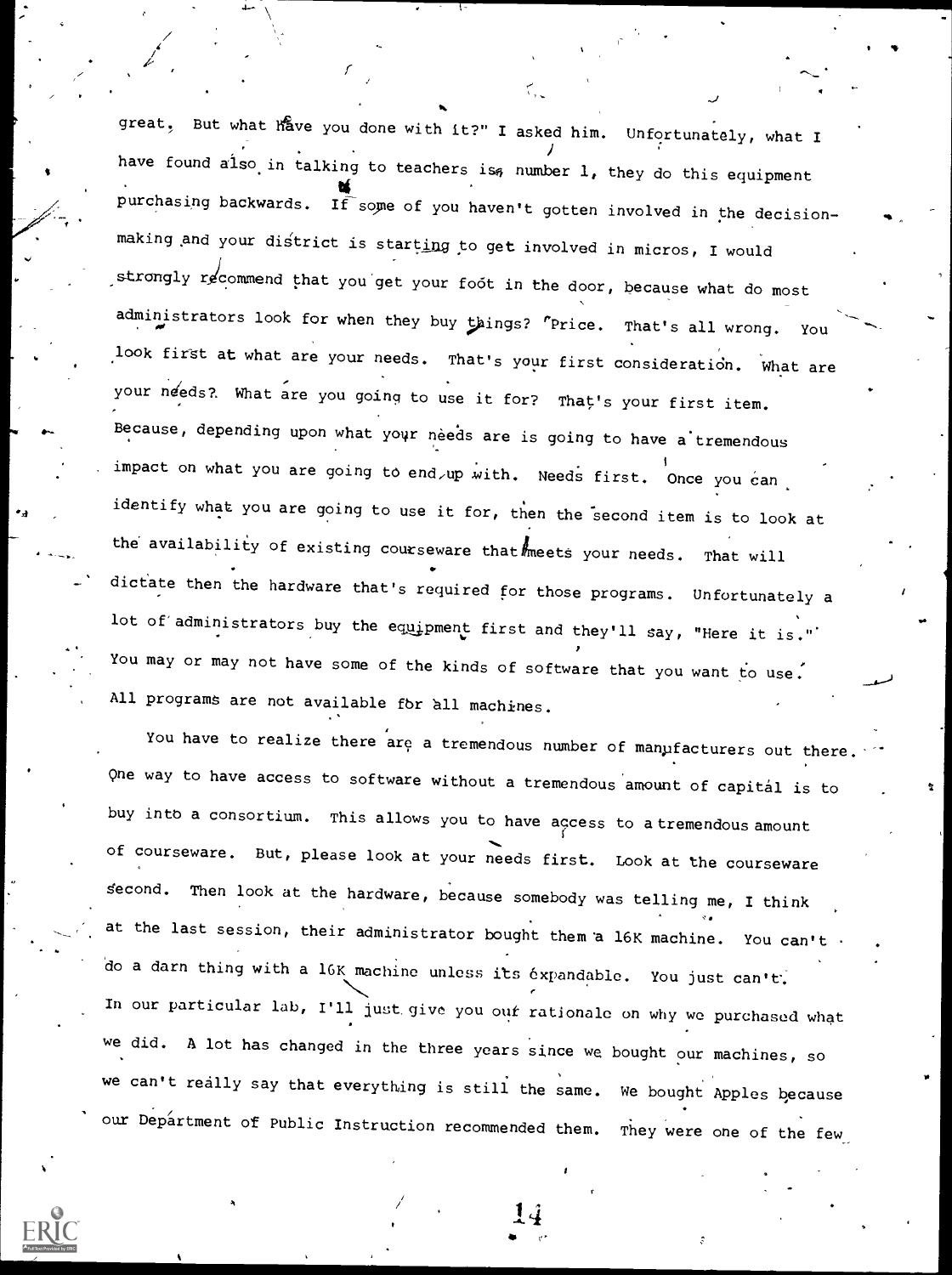I can buy this brand for \$10 less than I can buy that brand." And maybe that micros that had color graphics, plus they had tremendous availability of software in education and business. TRS 80 at the time didn't have color graphics and we felt coloriwas, an important enough feature to include, especially in the  $\tau$ remedial area, because we are doing some things now in special education. . . , Like I have stated, don't resolve yourself to say, "Well, gee, I don't have any input on what we buy." Show the interest. Get in there and do a little homework and go in there and show them why you need the micros and what yeu<sup>t</sup>re going to do with them, because otherwise they may end up saying, "Well, \$10 is going to be the difference between a machine you can really effectively utilize and one that you cannot.

 $\bullet \quad \cdot \quad 14$ 

The final point I want to talk about is networking. Networking comes into play if you have a micro lab situation. There are three types of networking. When e are three types One is video networking, and this is what we have in our lab, because we bought all this equipment; the hard disk system really hadn't been developed at that time. The hard disk has since come of age, but there are some problems with the hard disk. We have 16 stations; each station has two disk drives. Consequently, anytime we want to demonstrate a program to the whole class, we have two choices. 'Either you have everyone hover around one little screen, which is not good, or we have to load the program for each of the  $16$  stations. That is time consuming. What we did was to hook a video network cable system up where we have one master station,and 15 receiver stations. Consequently, the students'can remain at each of their stations and view.on their screens what we are demonstrating at the master station. When the demonstration is over they switch back to their own microcomputer and continue with their work.

The second type of hetworking is printer networking. We have three word processing stations and only one word processing quality printer. Rather than



 $15$